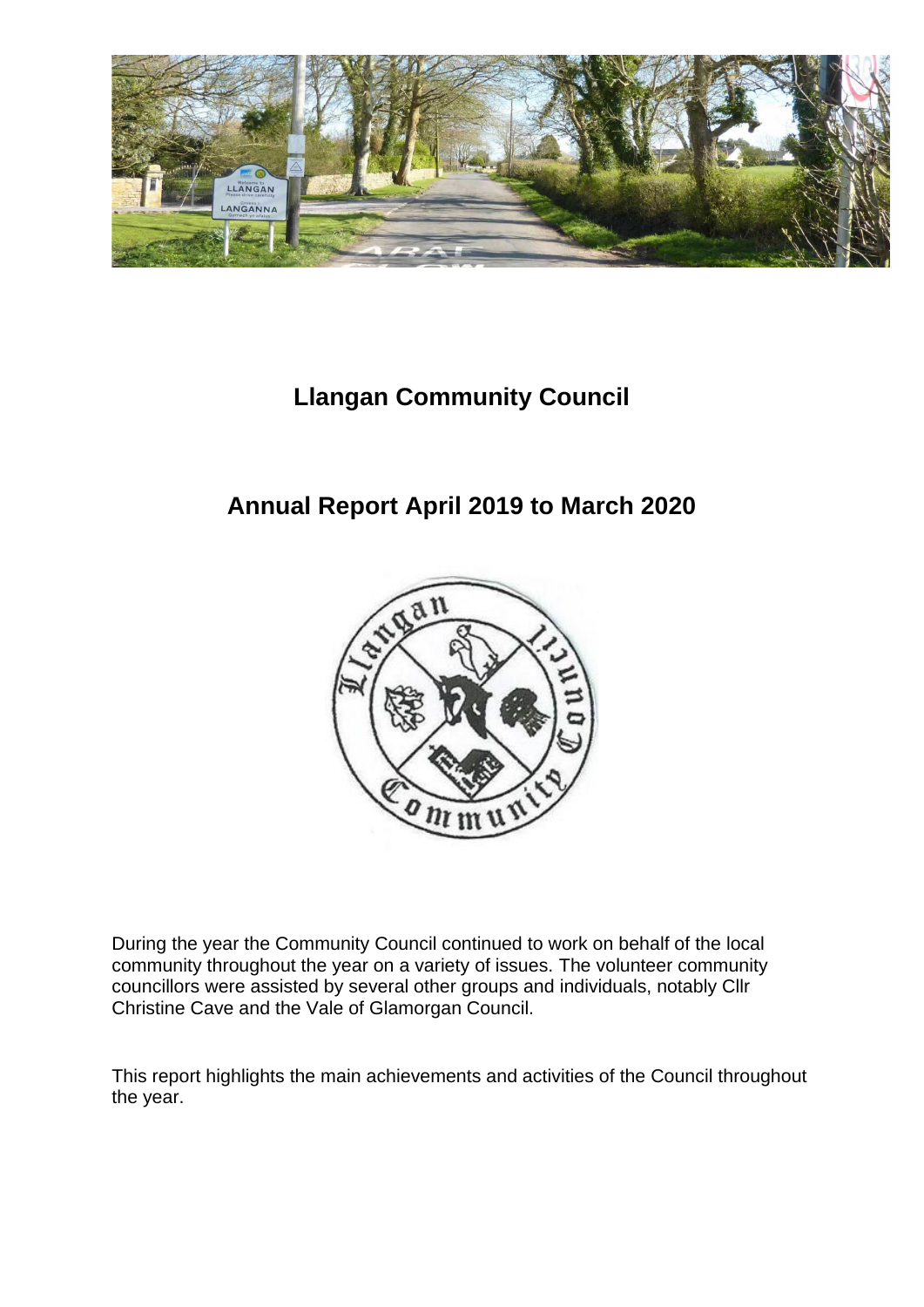

### **Llangan Community Council's Aims and Objectives**

The Council's key aims are:

- To act as a link between public sector organisations and the community on a range of subjects including the environment, planning, community facilities, community safety and other issues affecting the area
- To develop a picture of community needs in order to influence services and policies
- To represent the views of the community
- Provide a wide range of advice, information and support for the community and local voluntary groups
- Identify concerns and issues and seek to develop solutions with other partner organisations
- Support community projects and groups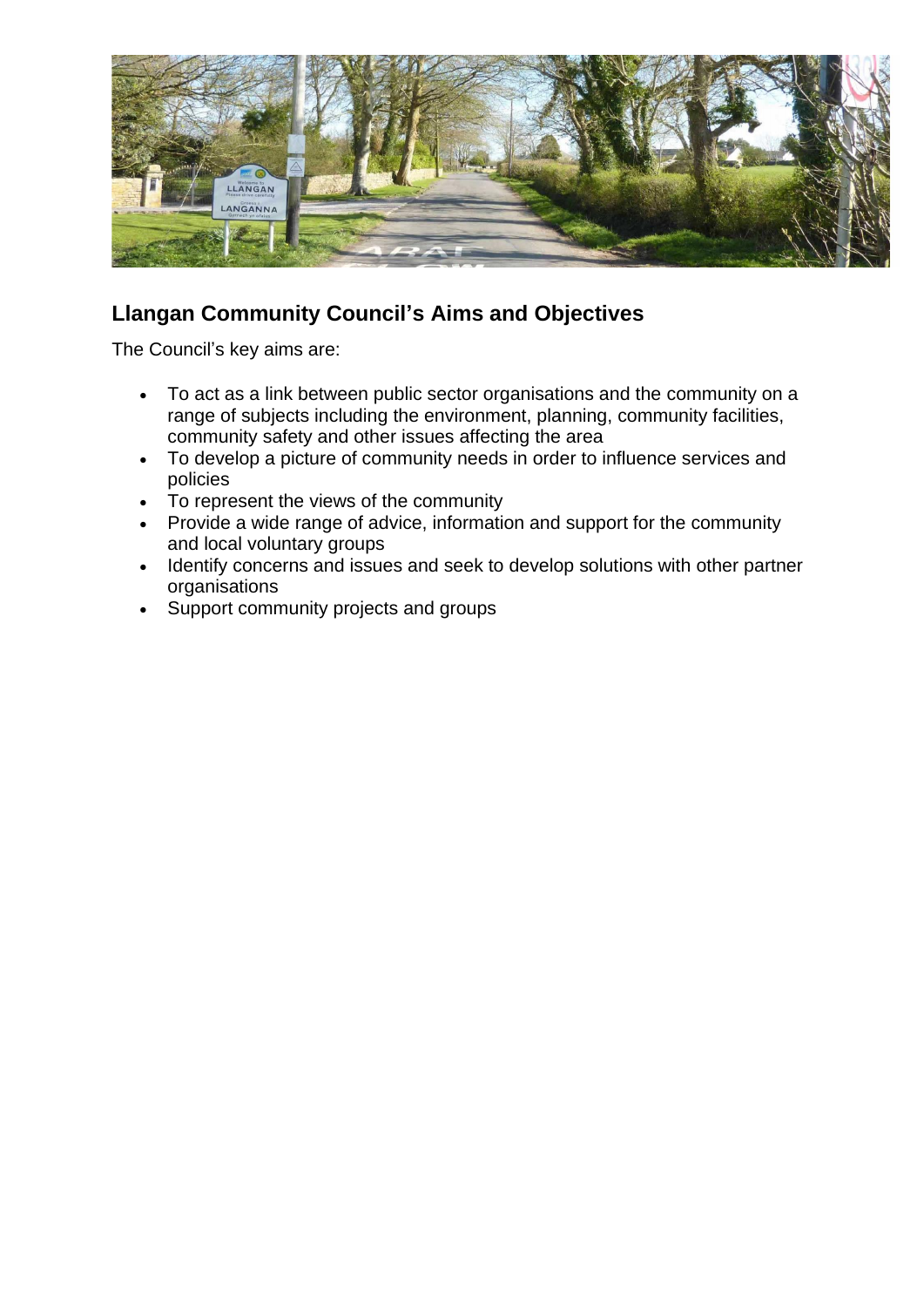

# **The Council's Activities in 2019- 2020**

#### **Secured major improvements to community facilities and services**

• The council enabled significant improvements to Llangan and St Mary Hill Community Hall by securing £56,000 in grant funding from the Welsh European Funding Office and £14,000 from the Vale of Glamorgan Council via Section 106 Planning funds



• In partnership with the Vale of Glamorgan Council, the council improved children's play facilities at Fferm Goch (pictured below) and the area received £85,000 towards a new play area for children in Treoes (to start in 2021)

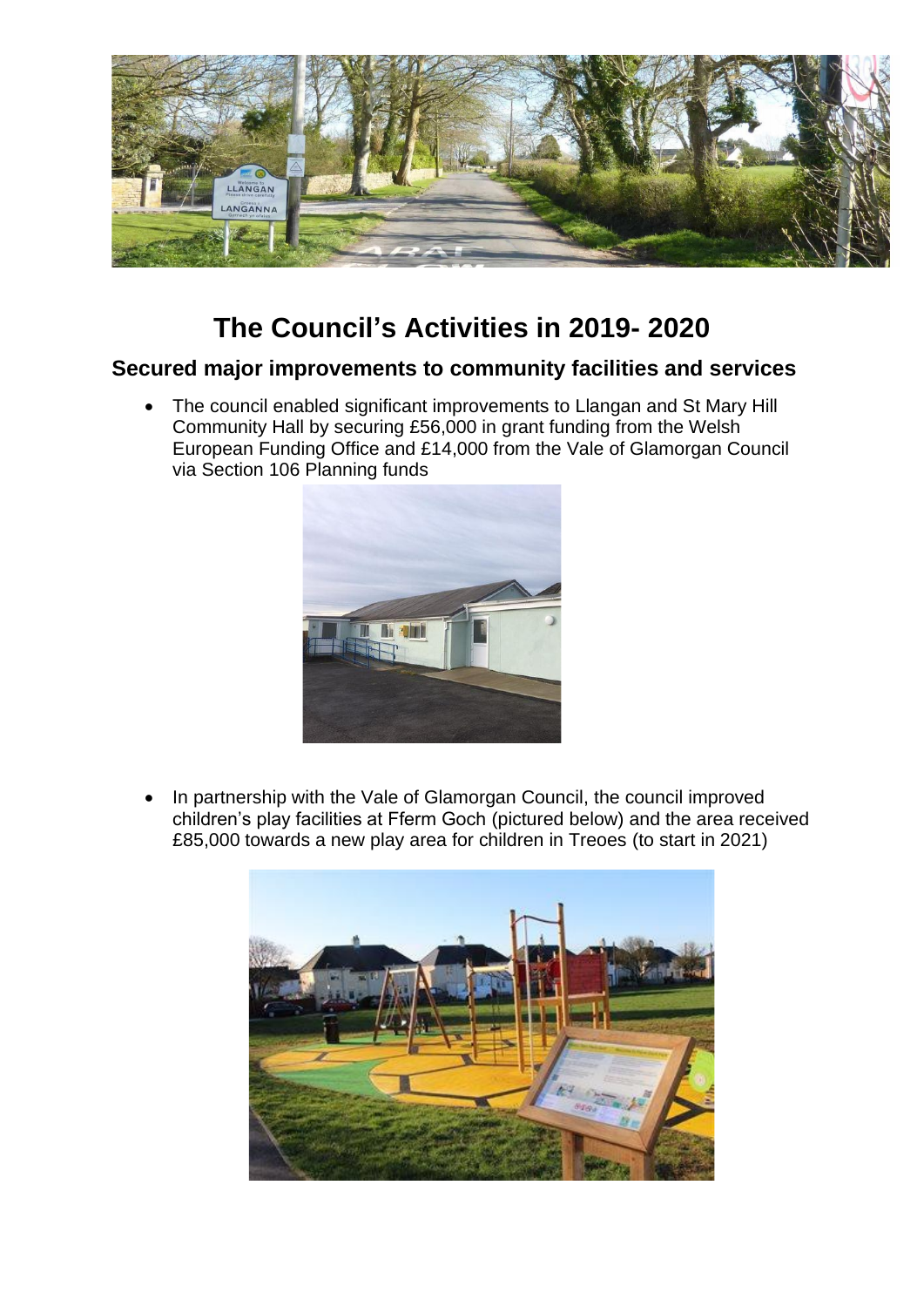

- Supported residents by administering and assisting to organise the advent of digital broadband to the village of Llangan
- Supported the Friends of Lllangan School in creating an outdoor play area at Llangan school by providing a grant for materials and equipment



- Took steps to establish the Yr Efail pathway as a public right of way to benefit the local community
- Launched a new website, grant-funded by the Creative Rural Communities initiative, focussing on both the Community Council and the communities it serves.<https://www.llangancouncil.co.uk/>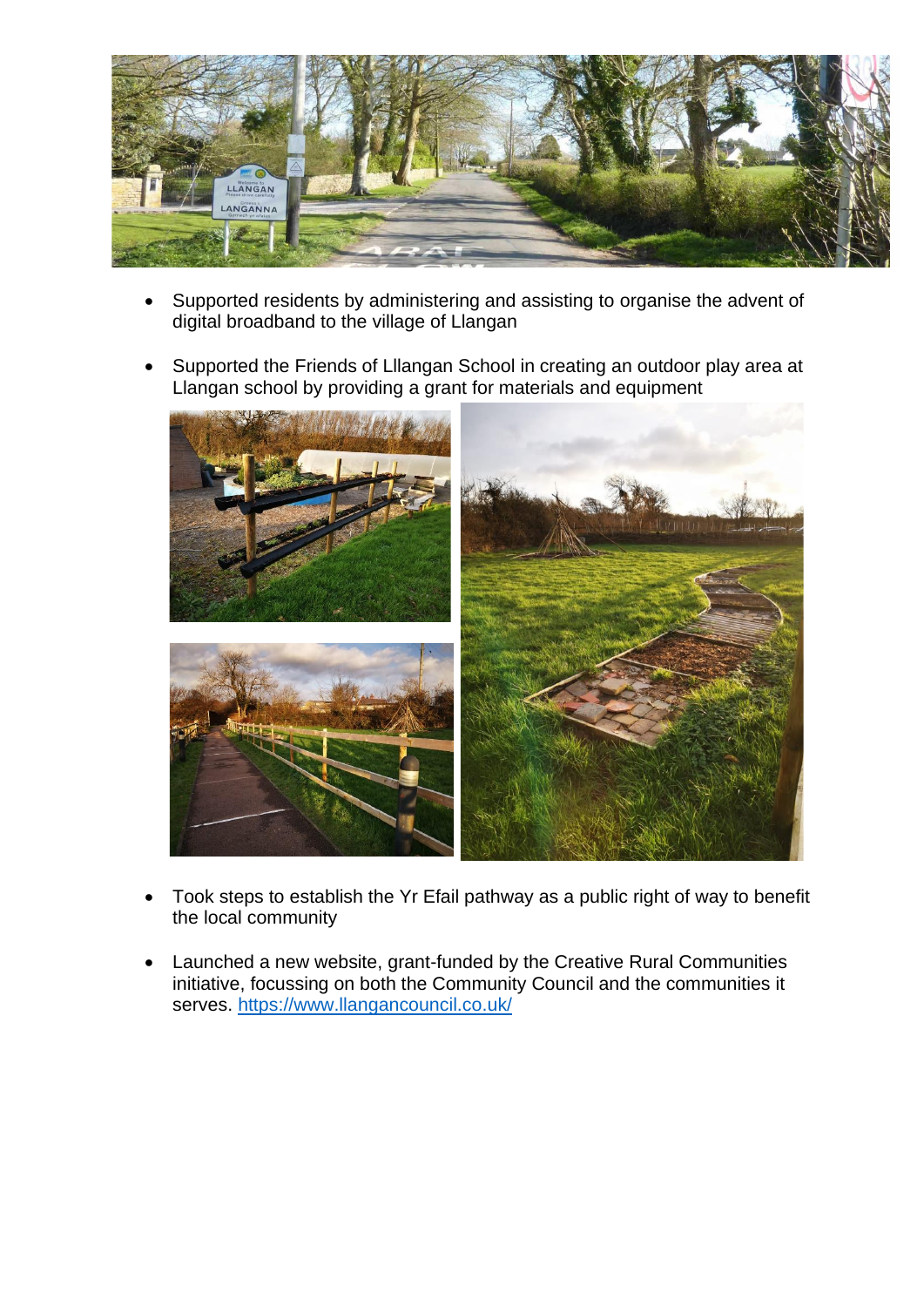

#### **Provided assistance to local community groups**

- Provided financial support to the Old School Rooms, Llangan for maintenance of the grounds
- Provided financial support for Saron Independent Chapel which enabled them to create a new Heritage Hub, as well as maintenance of the grounds





- Supported the community halls in Llangan/St Mary Hill and Treoes, where community councillors act as trustees
- Supported Llangan Primary School, where a community councillor is a member of the Board of Governors